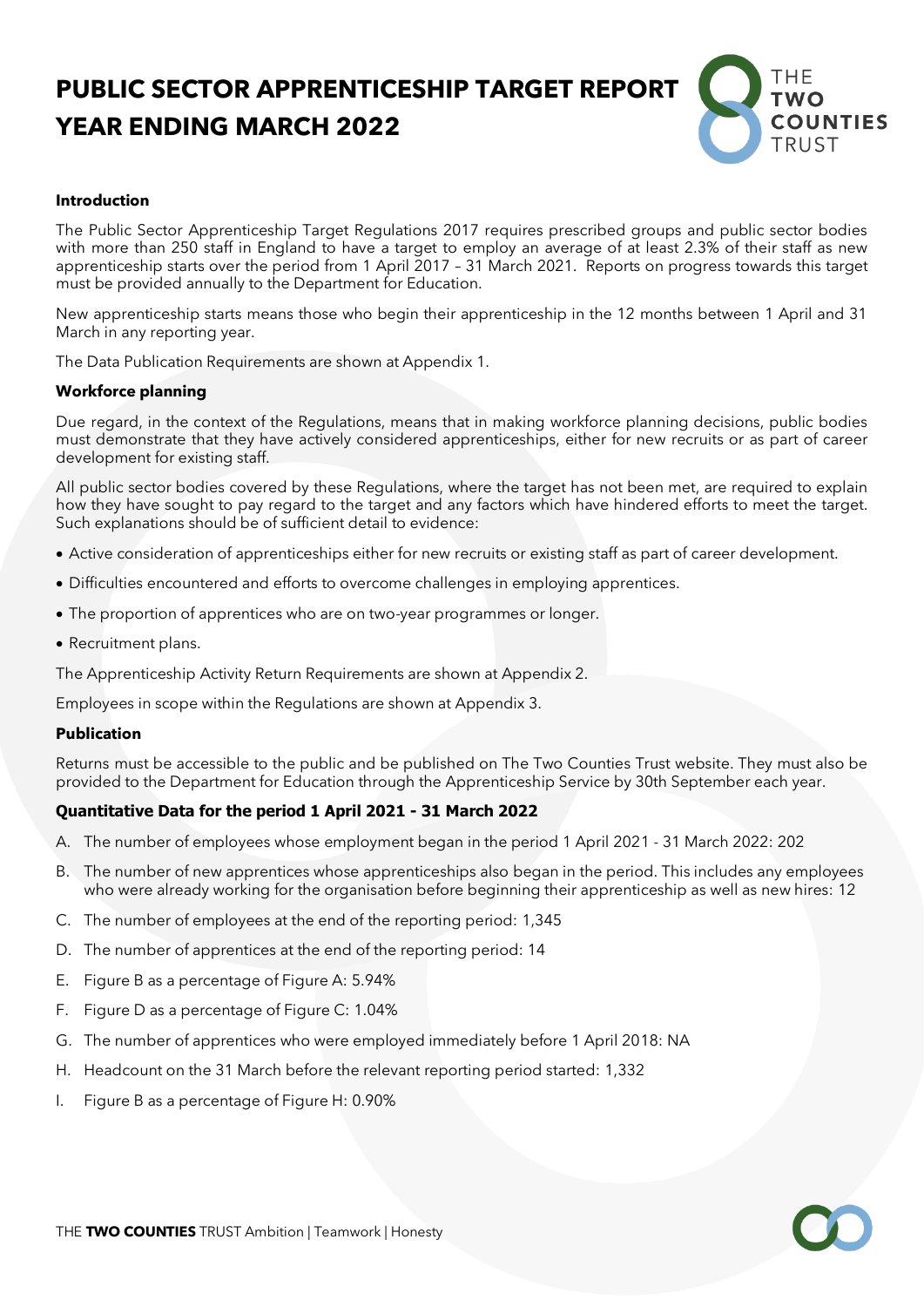# **Qualitative Data for the period 1 April 2021 – 31 March 2022**

The actions which The Two Counties Trust has taken in order to meet the apprenticeship target includes:

- Recruitment of a number of employees into new apprenticeship positions within catering, caretaking, administration, nursery nursing, IT and educational support.
- Promoting the apprenticeship to existing staff and senior leaders to support career development.
- Exploring the Teaching Apprenticeship as an alternative method for teaching staff to achieve qualified status. The first new starter commenced in September 2021.
- Expanding the number of training providers we work with to ensure that suitable apprenticeships are available for a wide variety of roles.
- Promoting the Apprenticeships available through the National College of Education to senior leaders as a route to achieve an MA in School Leadership and Management.
- Maintaining the hourly rate of pay above national rates to encourage school leavers to consider an apprenticeship with our Trust. In 2022 we increased our apprenticeship pay by 11%.
- The Trust intends to continue with these activities in order to raise the profile of apprenticeships and the number of staff who are on programme.

#### **Appendix 1**

#### **Data Publication Requirements**

- Figure A: The number of employees whose employment began in the reporting period.
- Figure B: The number of new apprentices in the period whose apprenticeships also began in the period, including any employees who were already working for the organisation before beginning their apprenticeship as well as new hires.
- Figure C: The number of employees at the end of the period.
- Figure D: The number of apprentices at the end of the period.
- Figure E: Figure B as a percentage of Figure A.
- Figure F Figure D as a percentage of Figure C.
- Figure G: The number of apprentices who were employed immediately before 1 April 2018 (one time data return).
- Figure H: Headcount on the 31 March before the relevant reporting period starts.
- Figure I: Figure B as a percentage of Figure H.